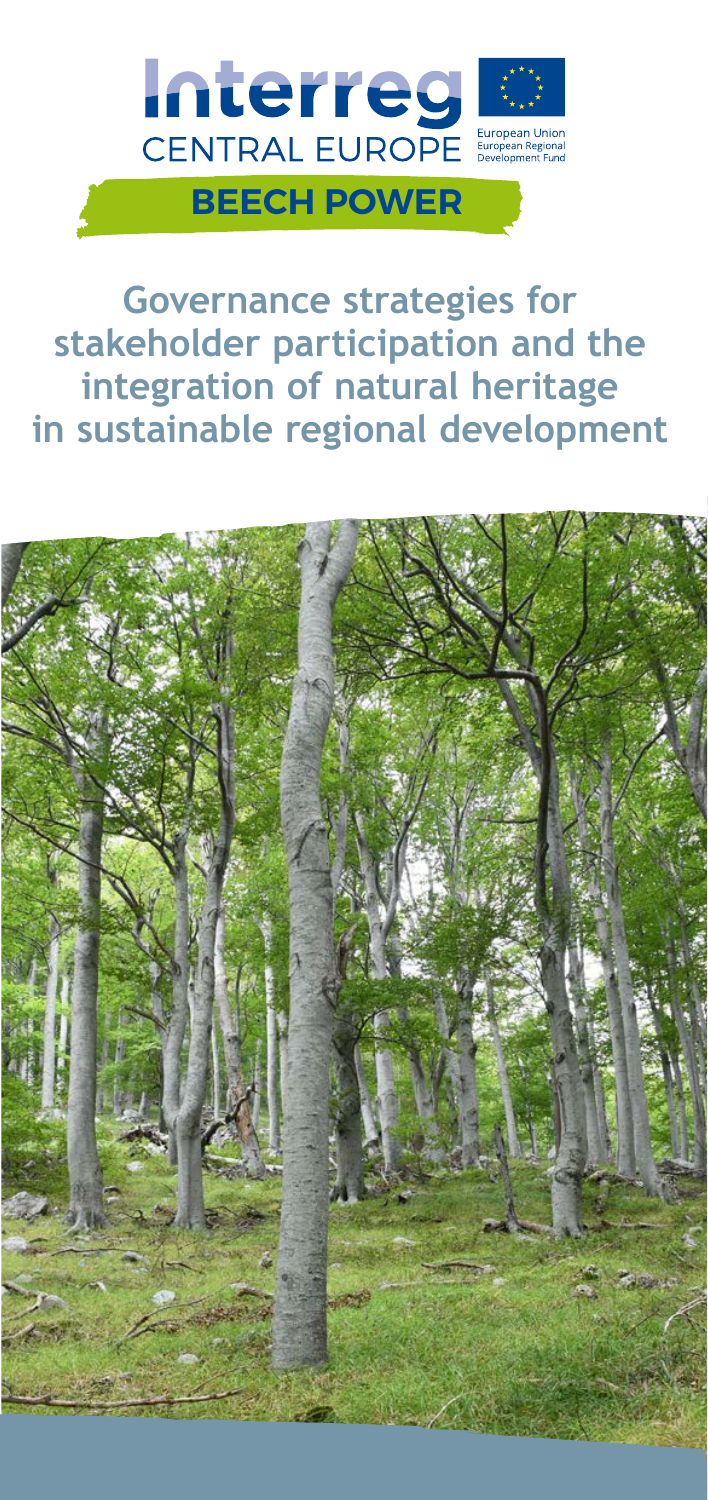# **Good governance for World Heritage Beech Forests**

Good governance is a way of making and implementing decisions, which ensures that present and future needs of "Ancient and Primeval Beech Forests of the Carpathians and Other Regions of Europe" are met by fulfilling the following criteria:



- 1. Participation of all stakeholders in decision- making processes
- 2. Consensus orientation: acceptance by all
- 3. Transparency: clear stated rules and regulations, available information
- 4. Responsiveness to the legitimate needs of all stakeholders
- 5. Effectiveness and efficiency: required results by efficient use of available resources
- 6. Equitability and inclusiveness: fair costs distribution among all stakeholders
- 7. Rule of law: legal frameworks adequately implemented.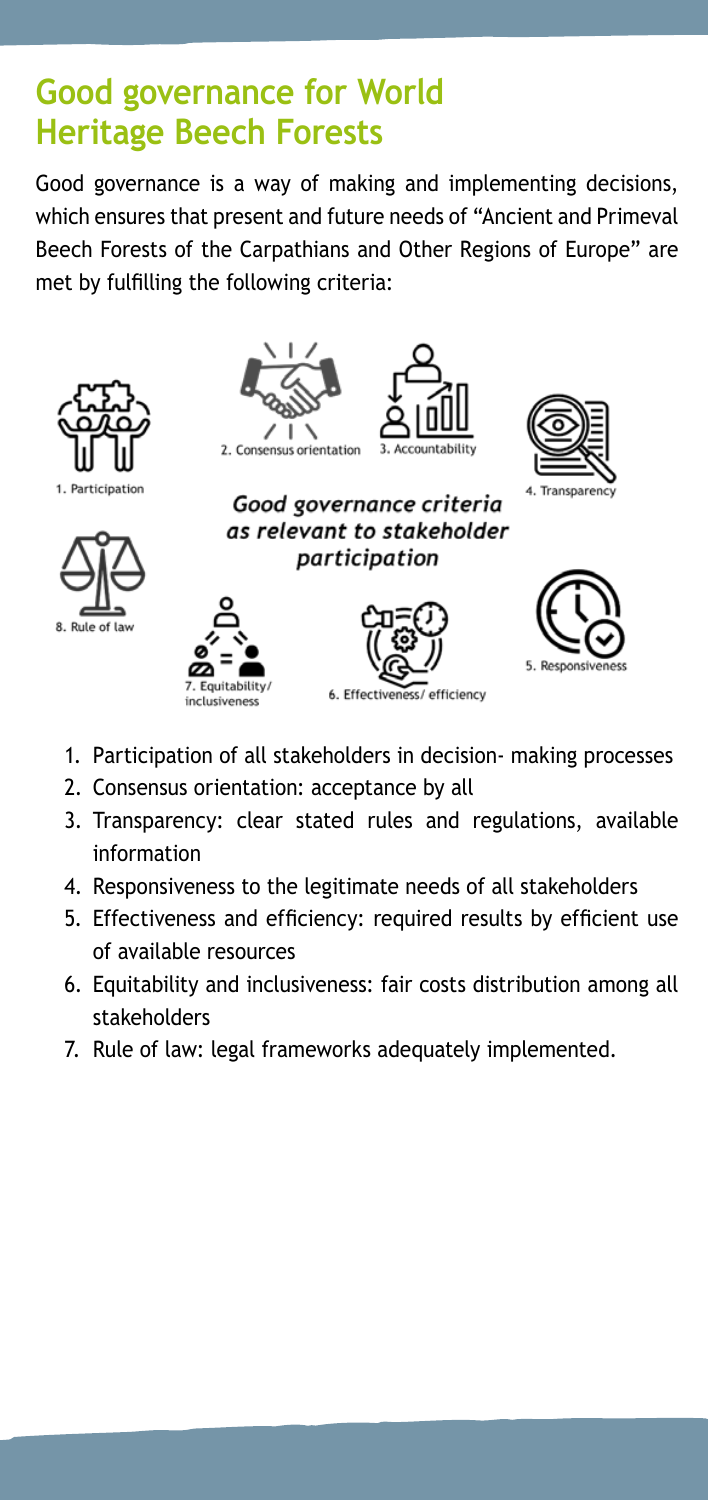## **Activating and involving regional stakeholders in participatory planning processes**

Stakeholder participation is generally identified as one of the criteria of good governance. BEECH POWER developed a strategy that supports public authorities in their efforts to ensure the good governance of the component parts of the World Heritage Beech Forests for which they are responsible, by activating and involving relevant stakeholders in planning and management processes. Within the framework of BEECH POWER, five component parts from Croatia (Suva draga- Klimenta and Oglavinovac Javornik), Slovenia (Snežnik and Krokar) and Germany (Grumsin) were exemplarily analysed with regard to stakeholder involvement and participation.



Common stakeholders at and around the component areas of the World Heritage Beech Forests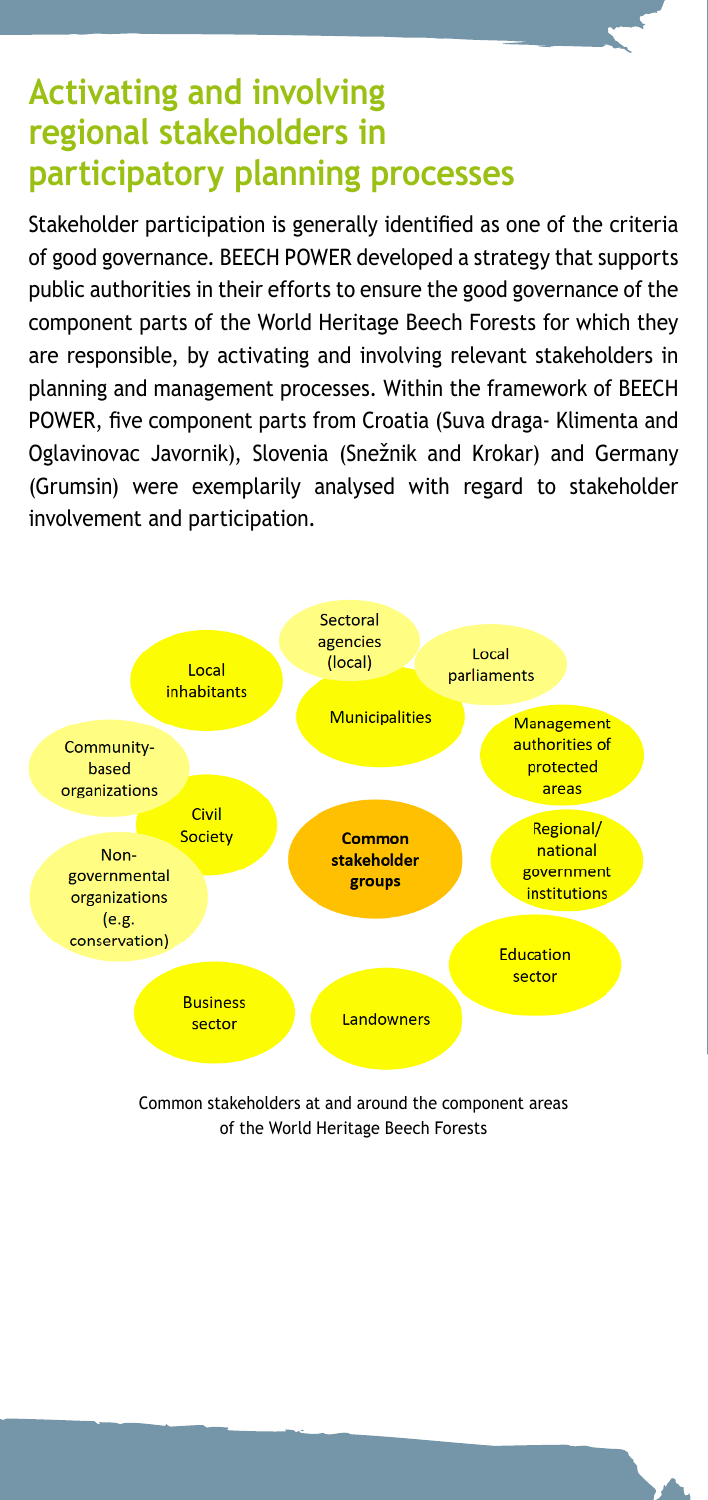## **Integrating natural heritage in regional and communal sustainable development**

Sustainable development is the overarching paradigm of the United Nations and, as such, a guiding principle for the management of UNESCO World Heritage sites.

The governance strategy developed by BEECH POWER supports management authorities of the World Heritage Beech Forest, regional decision-makers and stakeholders in their efforts to forge a productive relationship between the maintenance of the Outstanding Universal Value of the component parts of the World Heritage site and the sustainable development of the regions and communities surrounding them.



Schematic illustration of the relationship between the economy, society and the ecosystems in the systematic approach to sustainable development (Molitor & Ibisch 2019)

According to the systemic approach to sustainable development as proposed by Molitor & Ibisch (2019), social systems and, thus, the economy, are dependent components of the global ecosystem which provides the foundation on which social systems (society) develop. For the context of WH Beech Forests this means that sustainable development requires strategies and approaches that ensure the protection of the environment and its natural resources above all.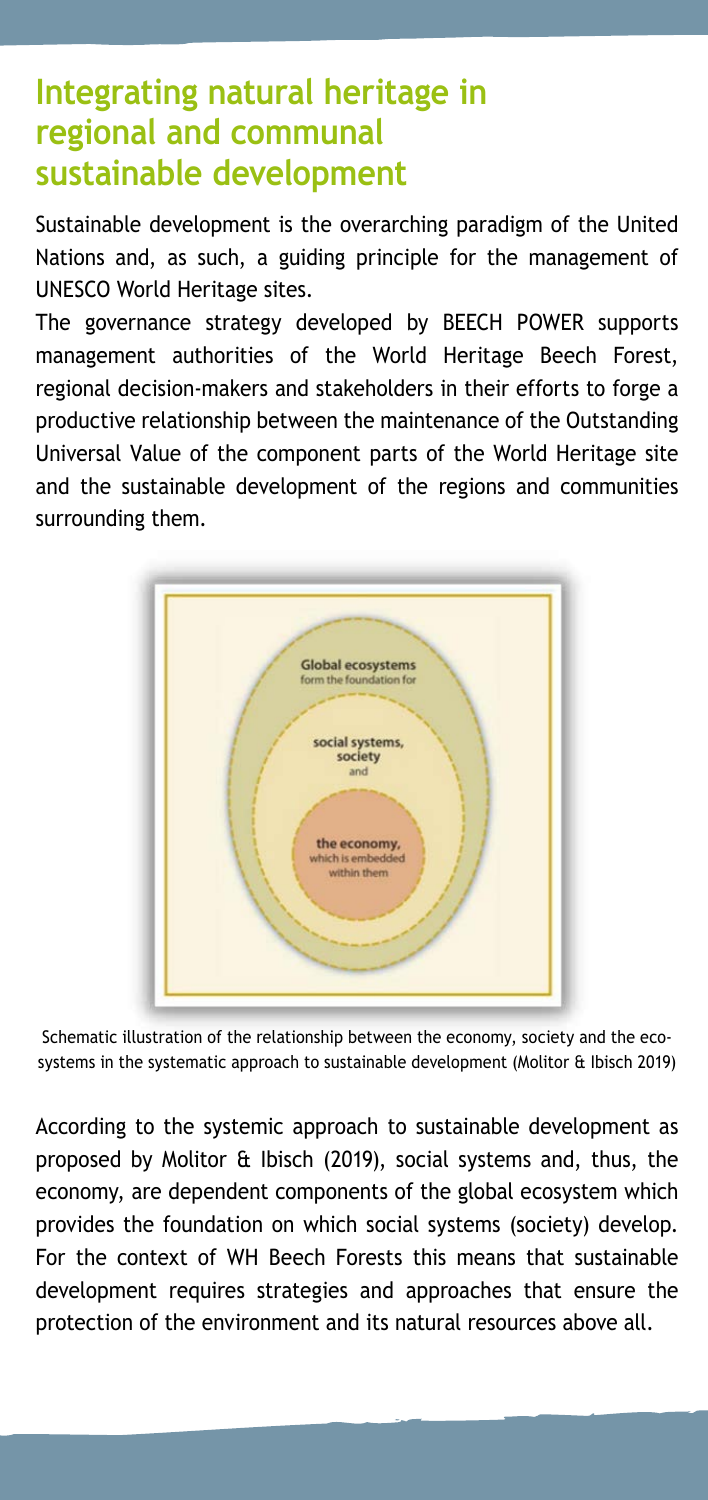## **Objectives of the BEECH POWER governance strategy**

- The World Heritage site is recognized and used as opportunity and means to reach the objectives of sustainable development of various agendas and policies on different levels, including beyond the boundaries of the property.
- Mechanisms to promote integration of natural World Heritage into the planning and management of regional and municipal sustainable development are in place and effective, and involve all relevant sectors and actors.
- Synergies between nature conservation, climate change mitigation and adaptation are identified and managed around the component parts.
- Natural World Heritage is integrated in education sectors of bordering municipalities, in activities of the tourism sector, and by the arts and culture.
- Opportunities for regional and municipal development arising from the pan-European character of the World Heritage, e.g. in education and tourism, are used to their full potential.
- Sustainable regional / community development are anchored as management objectives in the management plans of the component parts of the Beech Forests, and pursued in practical part management.
- World Heritage promotes the generation, marketing and equitable sharing of regional benefit in line with the principles of sustainable development.